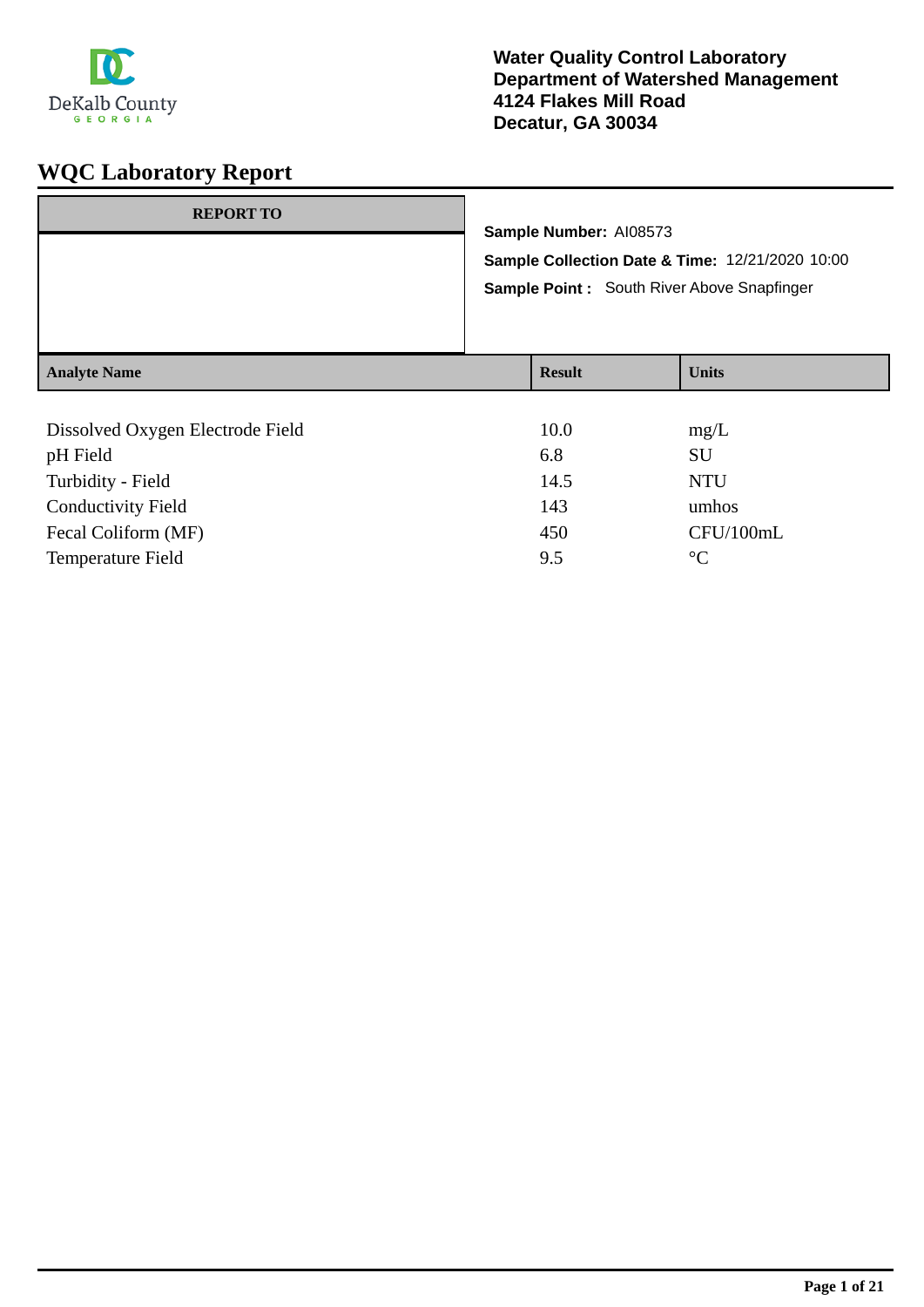

| <b>REPORT TO</b>    | Sample Number: AI08574<br>Sample Collection Date & Time: 12/21/2020 09:45<br>Sample Point: South River Below Snapfinger |               |              |
|---------------------|-------------------------------------------------------------------------------------------------------------------------|---------------|--------------|
| <b>Analyte Name</b> |                                                                                                                         | <b>Result</b> | <b>Units</b> |
|                     |                                                                                                                         |               |              |

| Dissolved Oxygen Electrode Field | 9.9  | mg/L            |
|----------------------------------|------|-----------------|
| Temperature Field                | 10.0 | $\rm ^{\circ}C$ |
| pH Field                         | 6.3  | SU              |
| Turbidity - Field                | 7.4  | <b>NTU</b>      |
| <b>Conductivity Field</b>        | 142  | umhos           |
| Fecal Coliform (MF)              | 1700 | CFU/100mL       |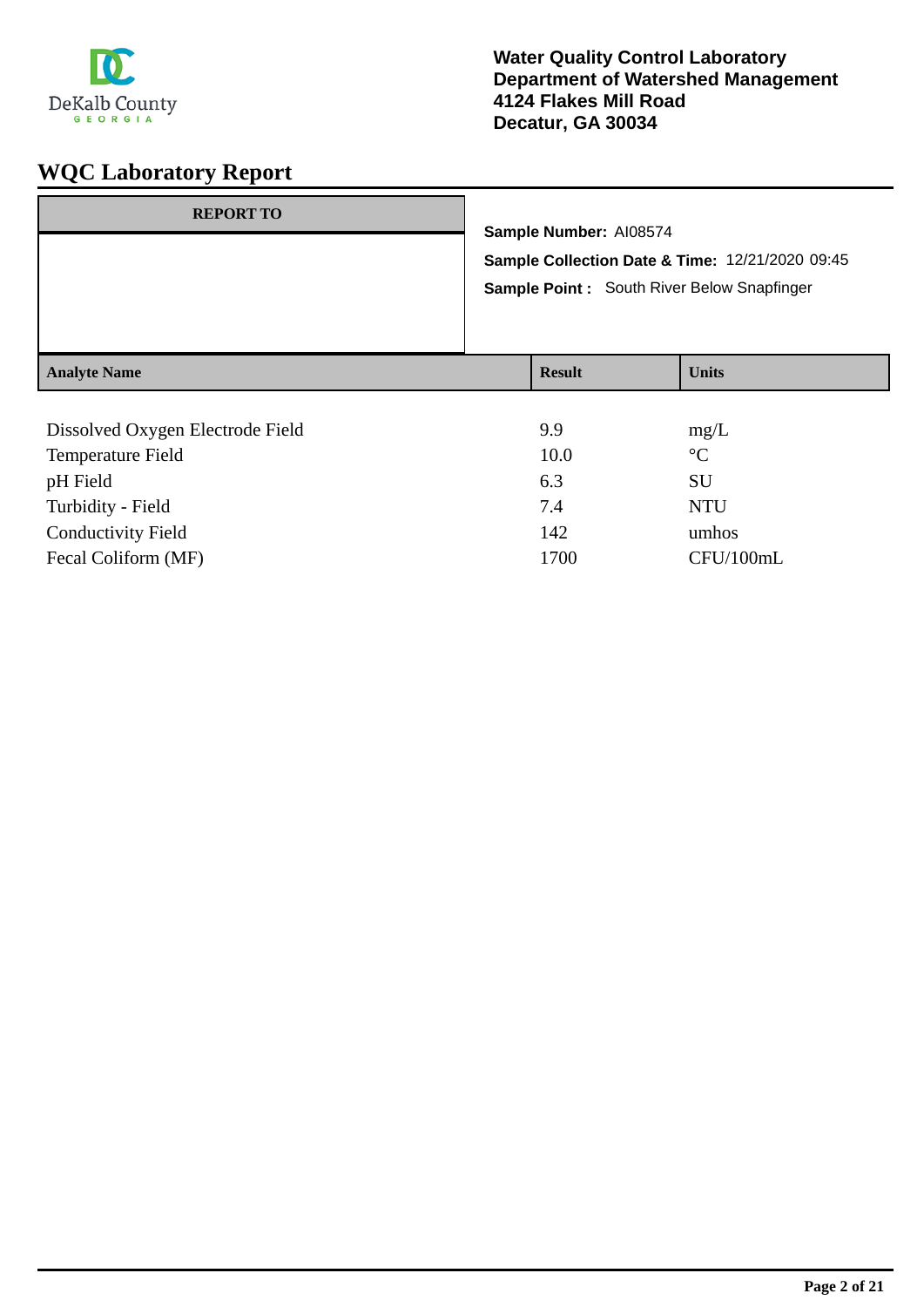

| <b>REPORT TO</b>    | Sample Number: AI08575<br>Sample Collection Date & Time: 12/21/2020 09:35<br>Sample Point : South River Above LAS |               |                 |
|---------------------|-------------------------------------------------------------------------------------------------------------------|---------------|-----------------|
|                     |                                                                                                                   |               |                 |
| <b>Analyte Name</b> |                                                                                                                   | <b>Result</b> | <b>Units</b>    |
| Temperature Field   |                                                                                                                   | 10.7          | $\rm ^{\circ}C$ |
| Conductivity Eigld  |                                                                                                                   | 250           | umboc           |

| <b>Conductivity Field</b>        | 250  | umhos     |
|----------------------------------|------|-----------|
| Fecal Coliform (MF)              | 2500 | CFU/100mL |
| pH Field                         | 7.1  | SU        |
| Dissolved Oxygen Electrode Field | 10.5 | mg/L      |
| Turbidity - Field                | 6.8  | NTH       |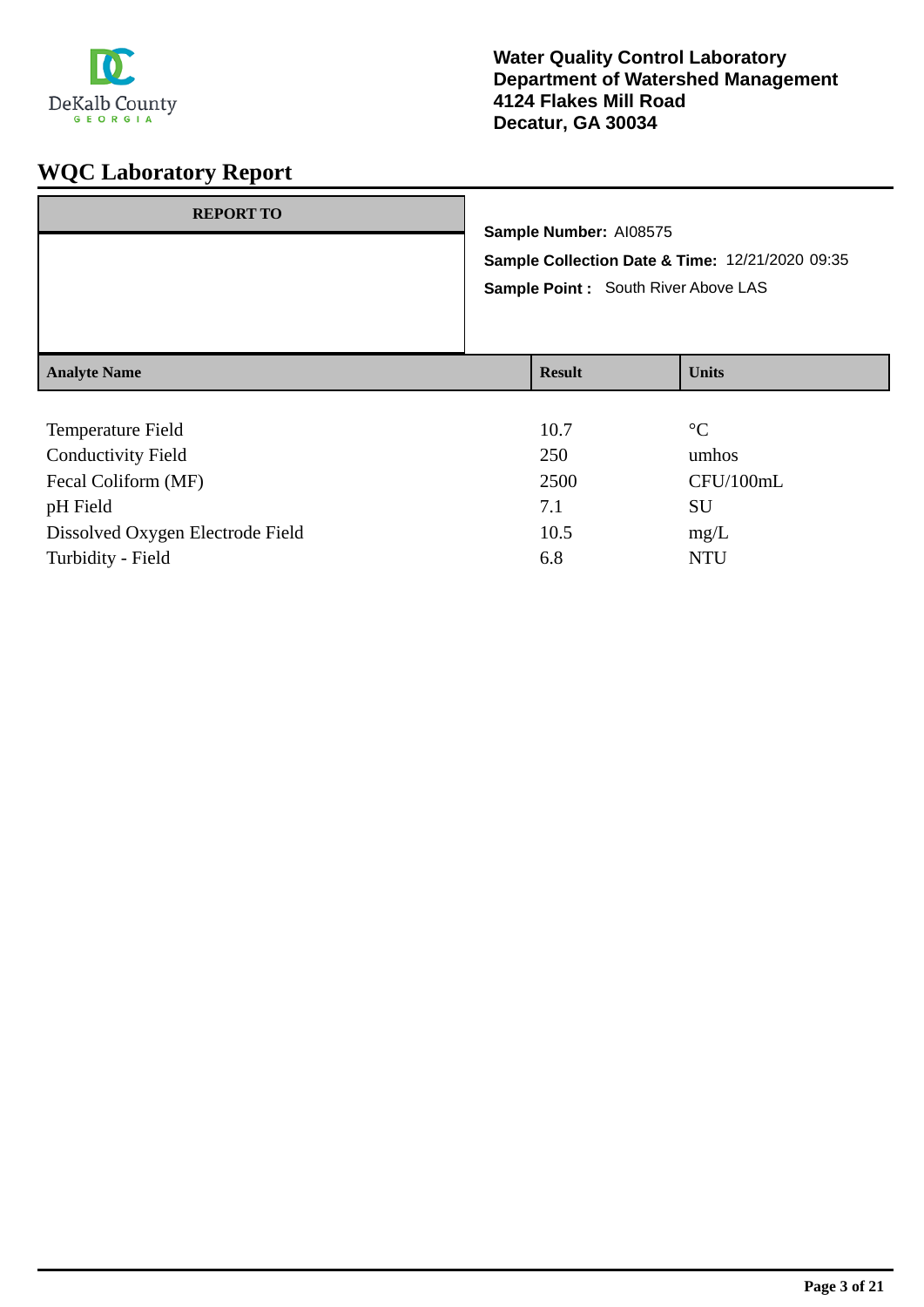

| <b>REPORT TO</b>                       | Sample Number: AI08576<br>Sample Collection Date & Time: 12/21/2020 09:55<br>Sample Point: South River Below LAS |                     |              |
|----------------------------------------|------------------------------------------------------------------------------------------------------------------|---------------------|--------------|
| <b>Analyte Name</b>                    |                                                                                                                  | <b>Result</b>       | <b>Units</b> |
| $\alpha$ 1 $\beta$ $\beta$ $\gamma$ 11 |                                                                                                                  | $\bigcap$ $\bigcap$ |              |

| <b>Conductivity Field</b>        | 244  | umhos           |
|----------------------------------|------|-----------------|
| Fecal Coliform (MF)              | 400  | CFU/100mL       |
| Turbidity - Field                | 6.1  | <b>NTU</b>      |
| pH Field                         | 7.2  | <b>SU</b>       |
| Dissolved Oxygen Electrode Field | 10.1 | mg/L            |
| Temperature Field                | 10.2 | $\rm ^{\circ}C$ |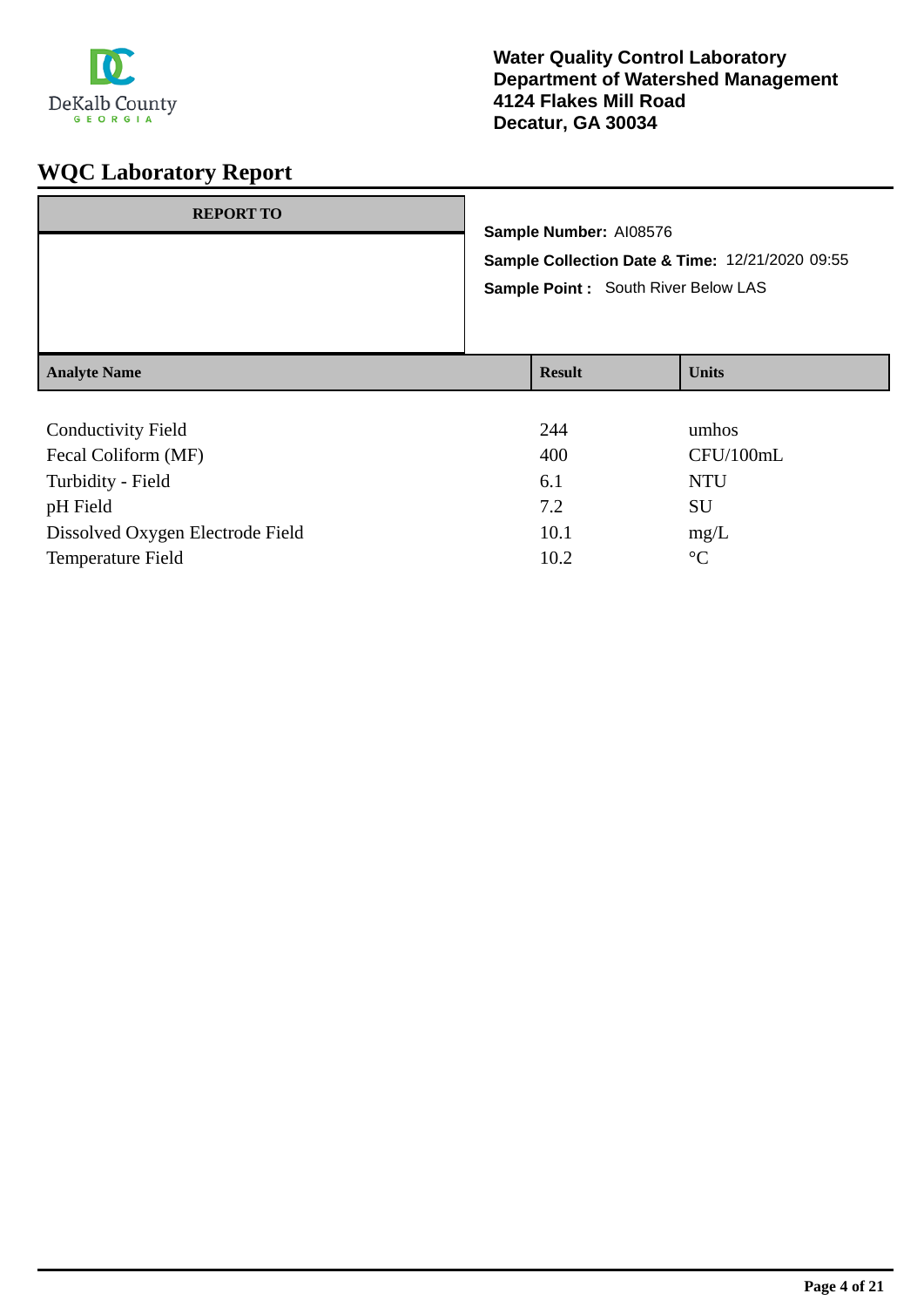

| <b>Analyte Name</b> |                                                                                                                           | <b>Result</b> | <b>Units</b> |
|---------------------|---------------------------------------------------------------------------------------------------------------------------|---------------|--------------|
|                     | Sample Number: AI08577<br>Sample Collection Date & Time: 12/21/2020 10:15<br>Sample Point : South River Below Pole Bridge |               |              |
| <b>REPORT TO</b>    |                                                                                                                           |               |              |

| Dissolved Oxygen Electrode Field | 10.2 | mg/L            |
|----------------------------------|------|-----------------|
| pH Field                         | 7.6  | <b>SU</b>       |
| Fecal Coliform (MF)              | 350  | CFU/100mL       |
| Turbidity - Field                | 6.5  | <b>NTU</b>      |
| <b>Conductivity Field</b>        | 250  | umhos           |
| <b>Temperature Field</b>         | 10.5 | $\rm ^{\circ}C$ |
|                                  |      |                 |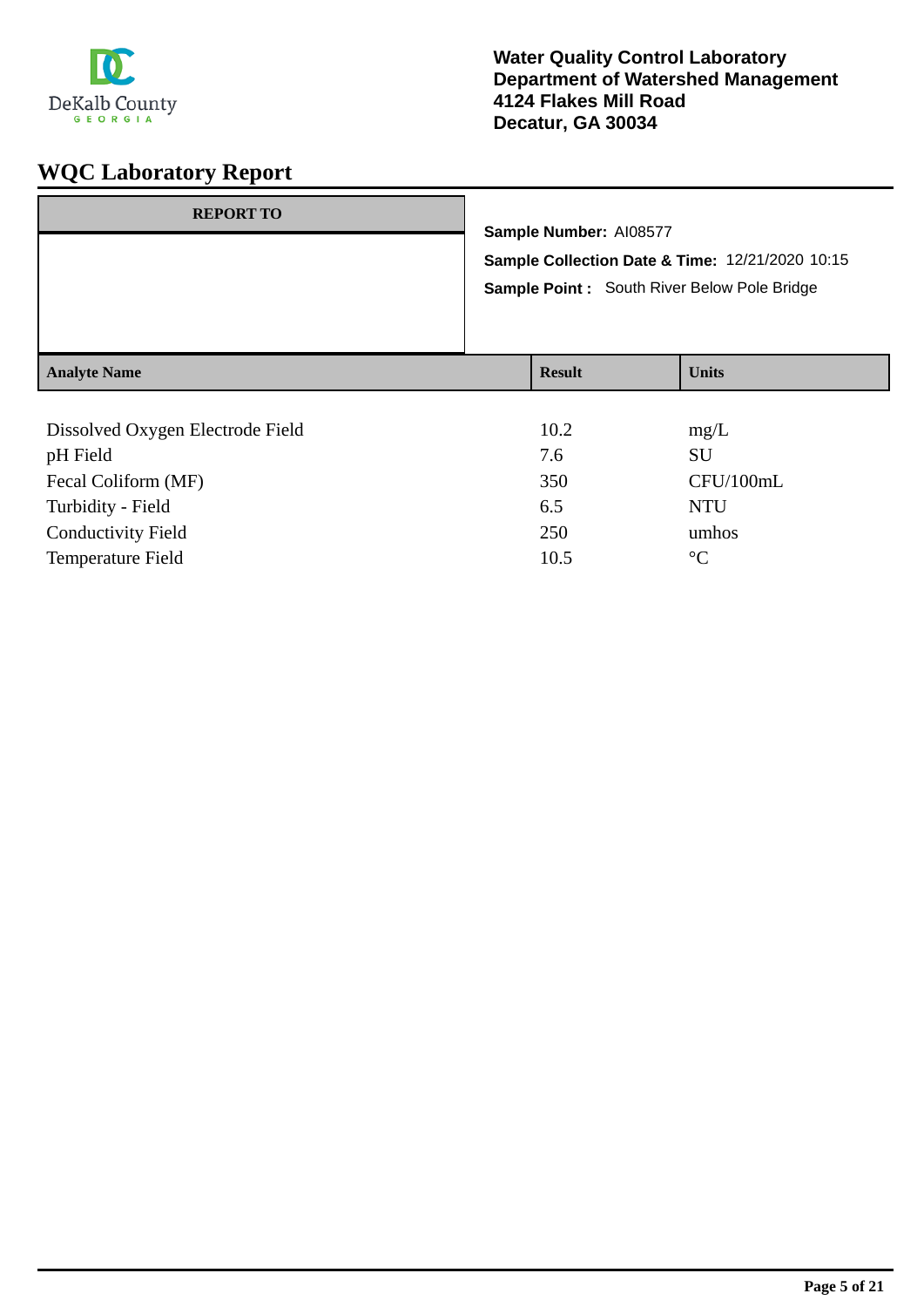

| <b>REPORT TO</b>    | Sample Number: AI08578 | Sample Collection Date & Time: 12/21/2020 10:45<br><b>Sample Point:</b> Pole Bridge Creek Abv LAS #10 |
|---------------------|------------------------|-------------------------------------------------------------------------------------------------------|
| <b>Analyte Name</b> | <b>Result</b>          | <b>Units</b>                                                                                          |
| Temperature Field   | 8.7                    | $\rm ^{\circ}C$                                                                                       |

| 180  | CFU/100mL  |
|------|------------|
| 84   | umhos      |
| 10.5 | mg/L       |
| 7.0  | SU         |
| 5.5  | <b>NTU</b> |
|      |            |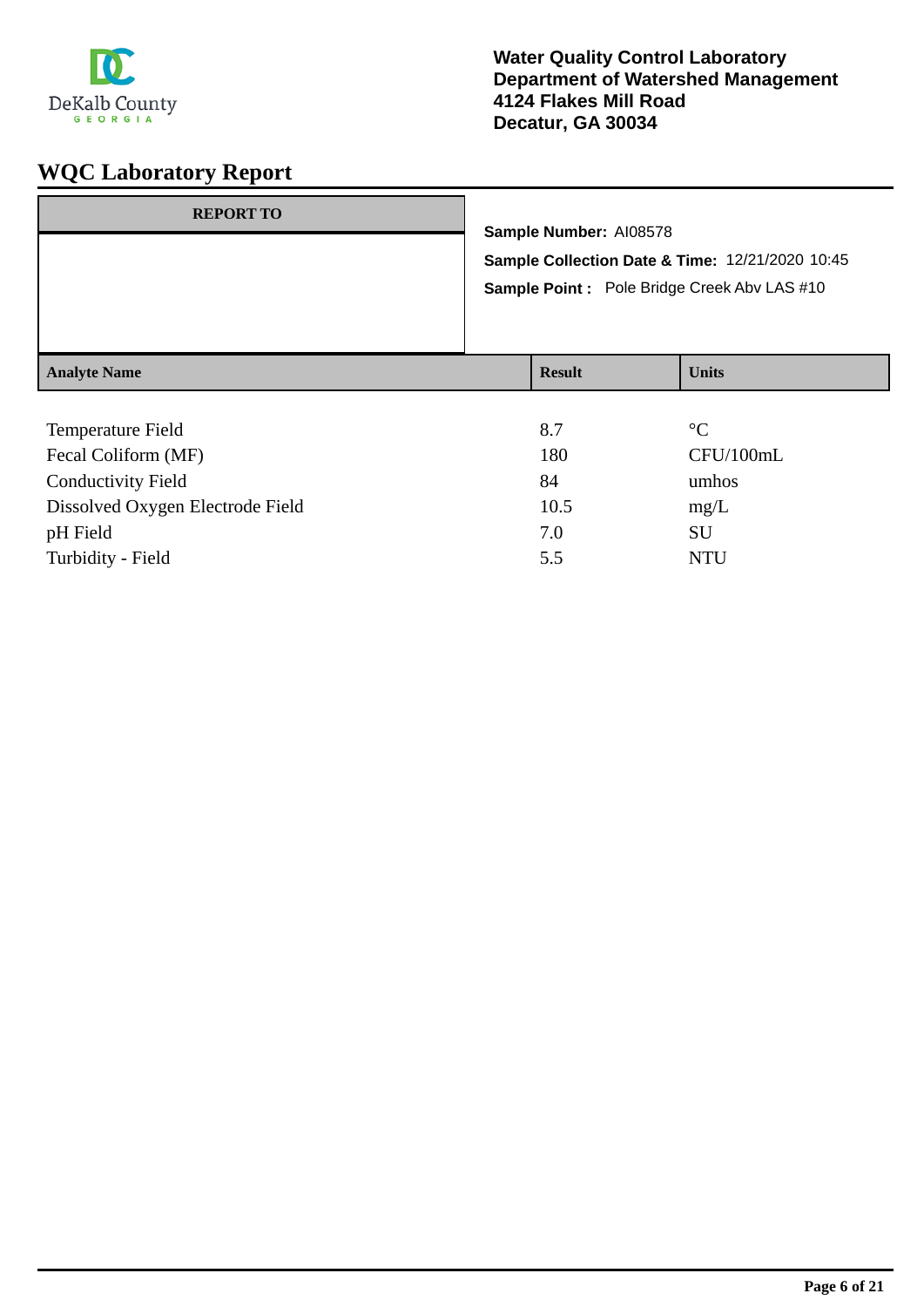

| <b>REPORT TO</b>    | Sample Number: AI08579 | Sample Collection Date & Time: 12/21/2020 10:25<br>Sample Point : Pole Bridge Creek Below LAS |
|---------------------|------------------------|-----------------------------------------------------------------------------------------------|
| <b>Analyte Name</b> | <b>Result</b>          | <b>Units</b>                                                                                  |
|                     |                        |                                                                                               |

| Temperature Field                | 8.7  | $\rm ^{\circ}C$ |
|----------------------------------|------|-----------------|
| Dissolved Oxygen Electrode Field | 10.5 | mg/L            |
| pH Field                         | 7.1  | <b>SU</b>       |
| Turbidity - Field                | 4.4  | <b>NTU</b>      |
| <b>Conductivity Field</b>        | 85   | umhos           |
| Fecal Coliform (MF)              | 250  | CFU/100mL       |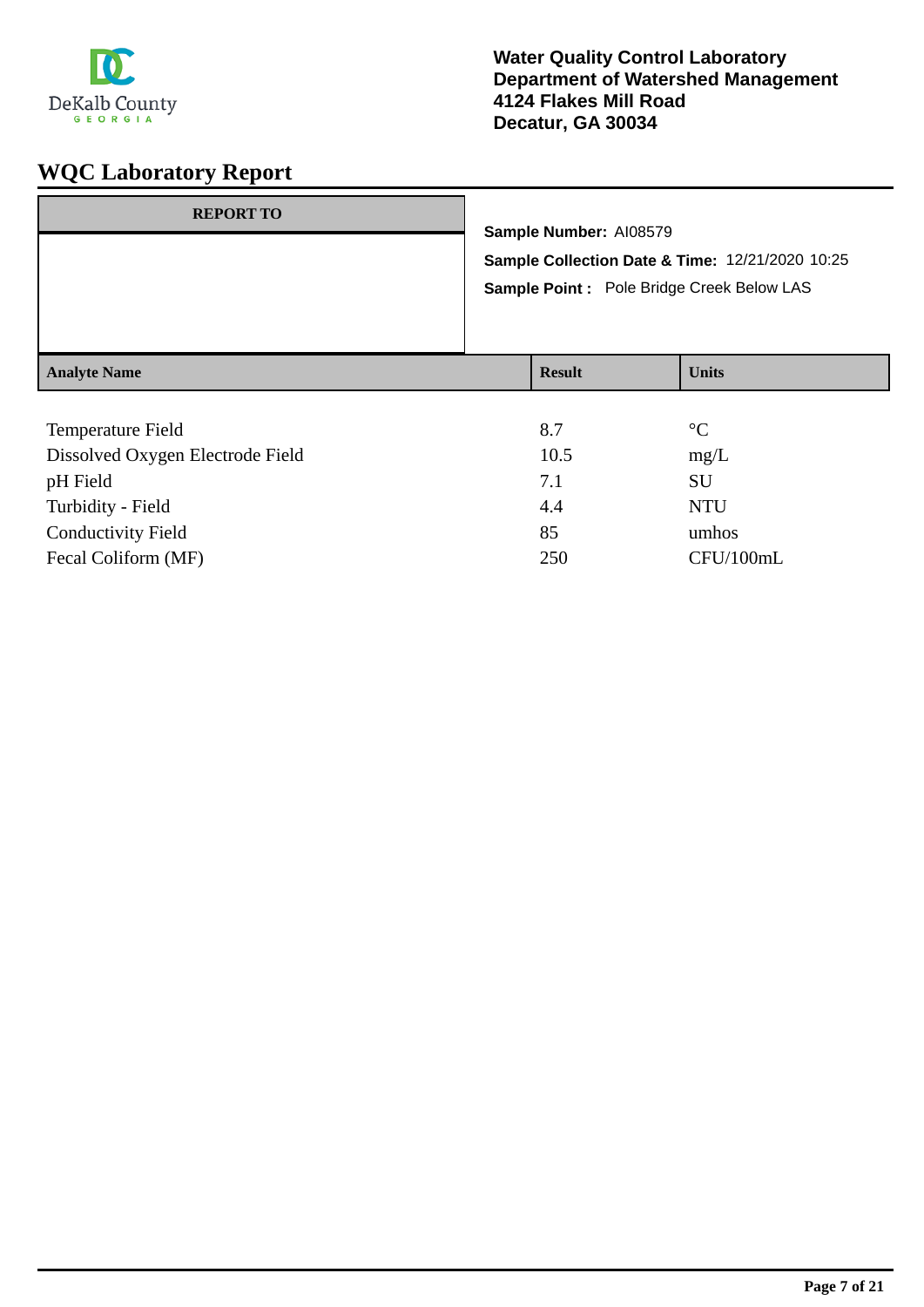

| <b>REPORT TO</b>    | Sample Number: AI08580<br>Sample Point: South River at Moreland Ave | Sample Collection Date & Time: 12/21/2020 10:55 |
|---------------------|---------------------------------------------------------------------|-------------------------------------------------|
| <b>Analyte Name</b> | <b>Result</b>                                                       | <b>Units</b>                                    |
| Temperature Field   | 9.2                                                                 | $\rm ^{\circ}C$                                 |

| pH Field                         | 7.9  | SU         |
|----------------------------------|------|------------|
| Fecal Coliform (MF)              | 3100 | CFU/100mL  |
| <b>Conductivity Field</b>        | 182  | umhos      |
| Dissolved Oxygen Electrode Field | 10.1 | mg/L       |
| Turbidity - Field                | 2.8  | <b>NTU</b> |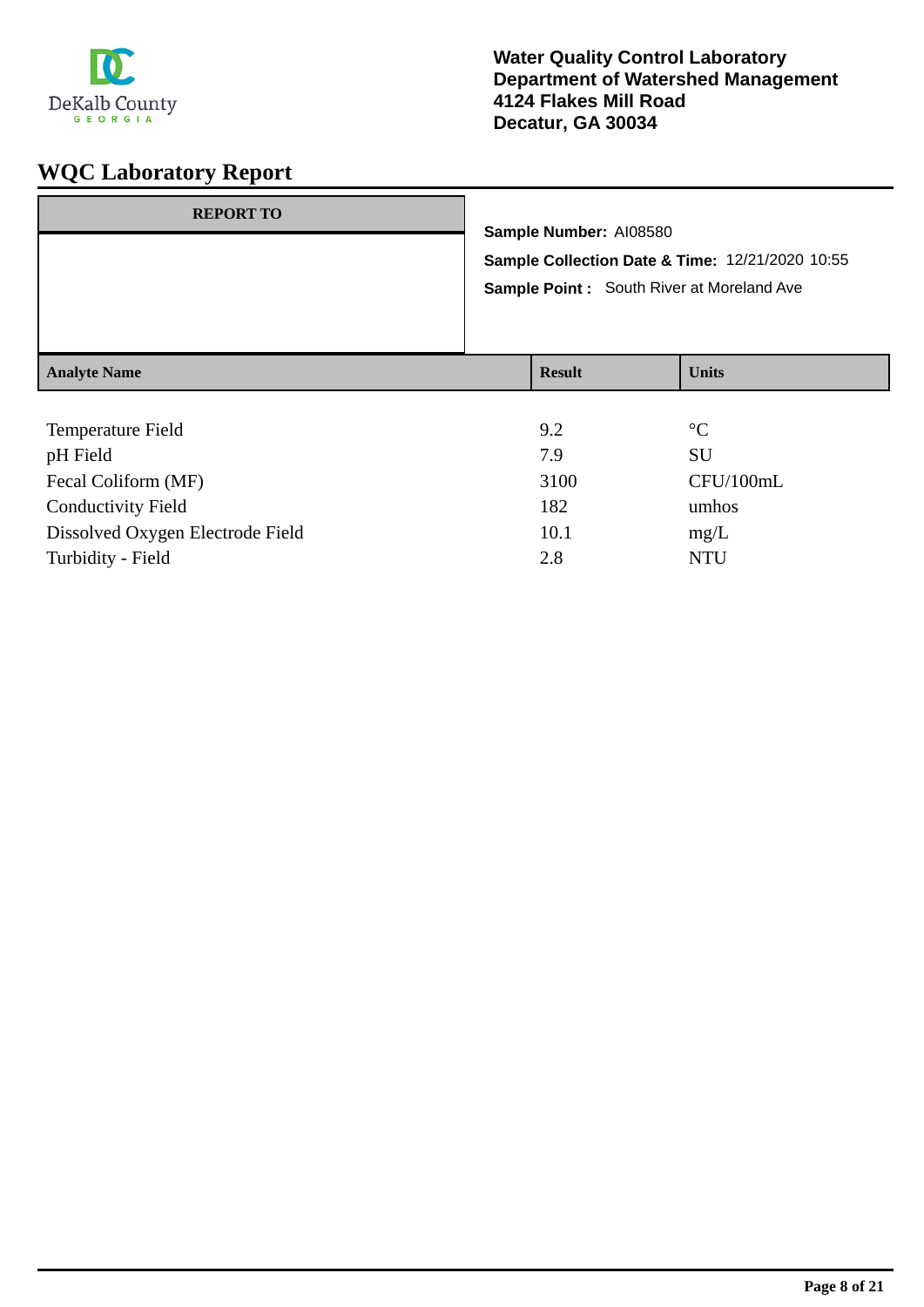

| <b>REPORT TO</b>                |                                                     |                        |                 |
|---------------------------------|-----------------------------------------------------|------------------------|-----------------|
|                                 |                                                     | Sample Number: Al08581 |                 |
|                                 | Sample Collection Date & Time: 12/21/2020 10:40     |                        |                 |
|                                 | <b>Sample Point:</b> South River at Bouldercrest Rd |                        |                 |
| <b>Analyte Name</b>             |                                                     | <b>Result</b>          | <b>Units</b>    |
| Fecal Coliform (MF)<br>pH Field |                                                     | 3000<br>7.5            | CFU/100mL<br>SU |

| <b>PITTICIA</b>                  | $\overline{ }$ . | . <i>.</i>  |
|----------------------------------|------------------|-------------|
| <b>Temperature Field</b>         | 89               | $^{\circ}C$ |
| <b>Conductivity Field</b>        | 189              | umhos       |
| Dissolved Oxygen Electrode Field | 10.3             | mg/L        |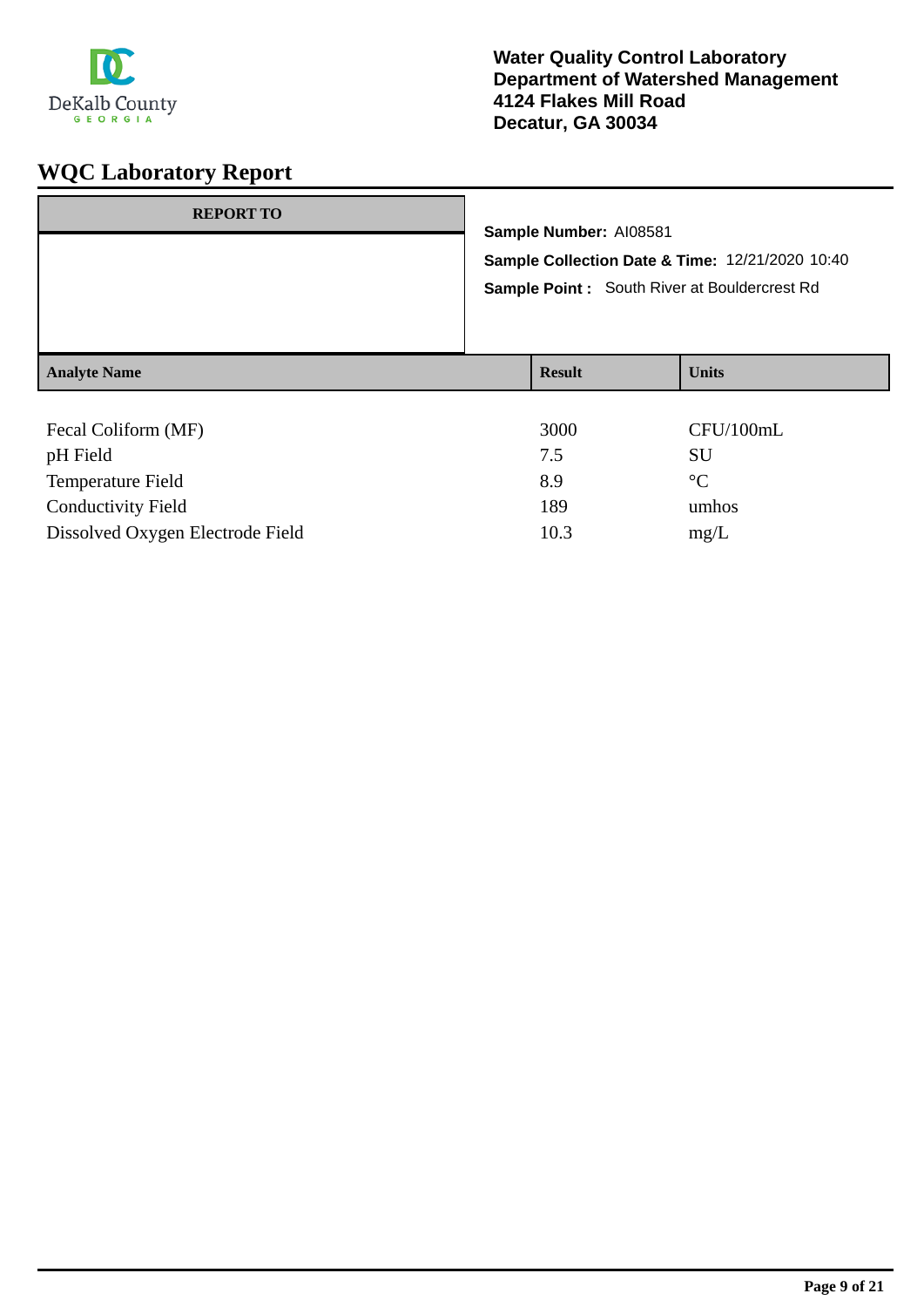

| <b>REPORT TO</b>          | Sample Number: AI08620<br>Sample Collection Date & Time: 12/22/2020 10:50<br><b>Sample Point: Swift Creek</b> |               |              |
|---------------------------|---------------------------------------------------------------------------------------------------------------|---------------|--------------|
| <b>Analyte Name</b>       |                                                                                                               | <b>Result</b> | <b>Units</b> |
|                           |                                                                                                               |               |              |
| Turbidity - Field         |                                                                                                               | 5.4           | <b>NTU</b>   |
| <b>Conductivity Field</b> |                                                                                                               | 73.7          | umhos        |
| Fecal Coliform (MF)       |                                                                                                               | 70            | CFU/100mL    |

| Fecal Coliform (MF)              |      | CFU/100m    |
|----------------------------------|------|-------------|
| pH Field                         | 7.4  | SU          |
| <b>Temperature Field</b>         | 89   | $^{\circ}C$ |
| Dissolved Oxygen Electrode Field | 10.4 | mg/L        |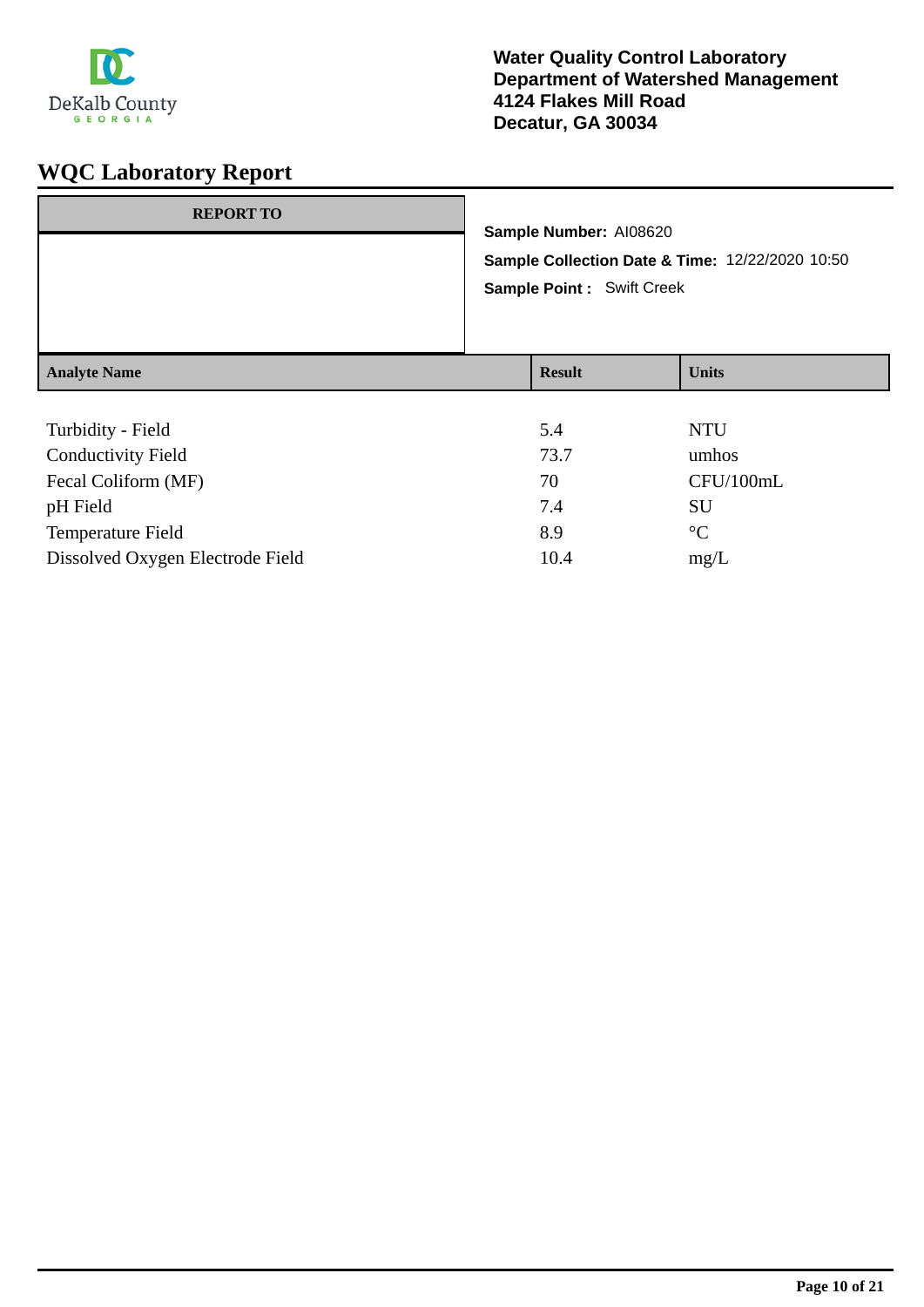

| <b>REPORT TO</b>    | Sample Number: AI08621 | Sample Collection Date & Time: 12/22/2020 11:00<br>Sample Point: Stone Mountain Ck Rock Chapel |
|---------------------|------------------------|------------------------------------------------------------------------------------------------|
| <b>Analyte Name</b> | <b>Result</b>          | <b>Units</b>                                                                                   |
|                     |                        |                                                                                                |

| <b>Conductivity Field</b>        | 69.7 | umhos           |
|----------------------------------|------|-----------------|
| Temperature Field                | 9.4  | $\rm ^{\circ}C$ |
| Dissolved Oxygen Electrode Field | 10.5 | mg/L            |
| pH Field                         | 8.8  | SU              |
| Turbidity - Field                | 2.8  | <b>NTU</b>      |
| Fecal Coliform (MF)              | 80   | CFU/100mL       |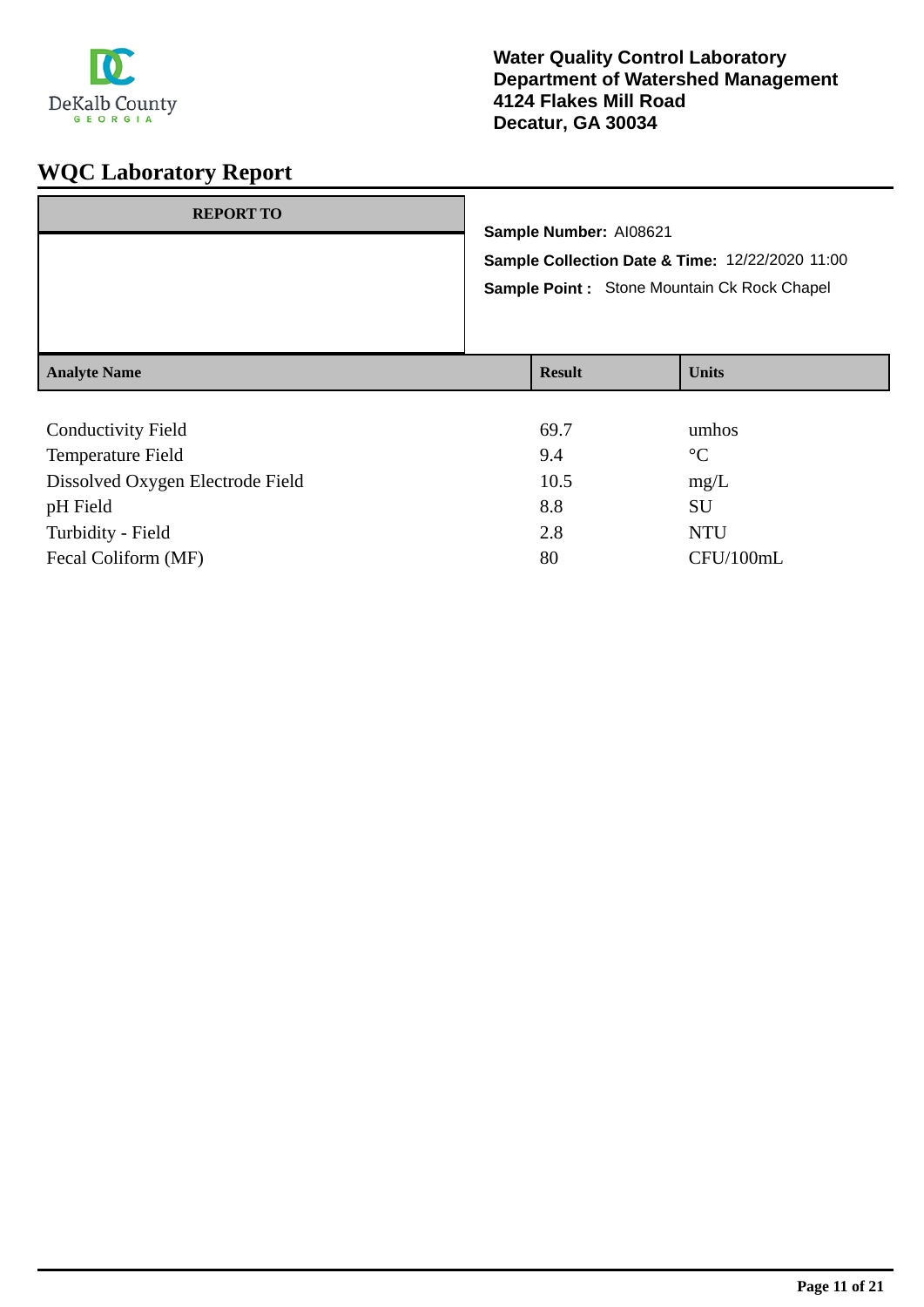

| <b>REPORT TO</b>    | Sample Number: AI08622<br>Sample Collection Date & Time: 12/22/2020 11:40<br>Sample Point : Stone Mountain Ck Lilburn Road |               |              |
|---------------------|----------------------------------------------------------------------------------------------------------------------------|---------------|--------------|
| <b>Analyte Name</b> |                                                                                                                            | <b>Result</b> | <b>Units</b> |
|                     |                                                                                                                            | .             |              |

| Temperature Field                | 10.2 | $\rm ^{\circ}C$ |
|----------------------------------|------|-----------------|
| Dissolved Oxygen Electrode Field | 10.7 | mg/L            |
| pH Field                         | 8.9  | <b>SU</b>       |
| Fecal Coliform (MF)              | 120  | CFU/100mL       |
| <b>Conductivity Field</b>        | 76.5 | umhos           |
| Turbidity - Field                | 1.4  | NTU             |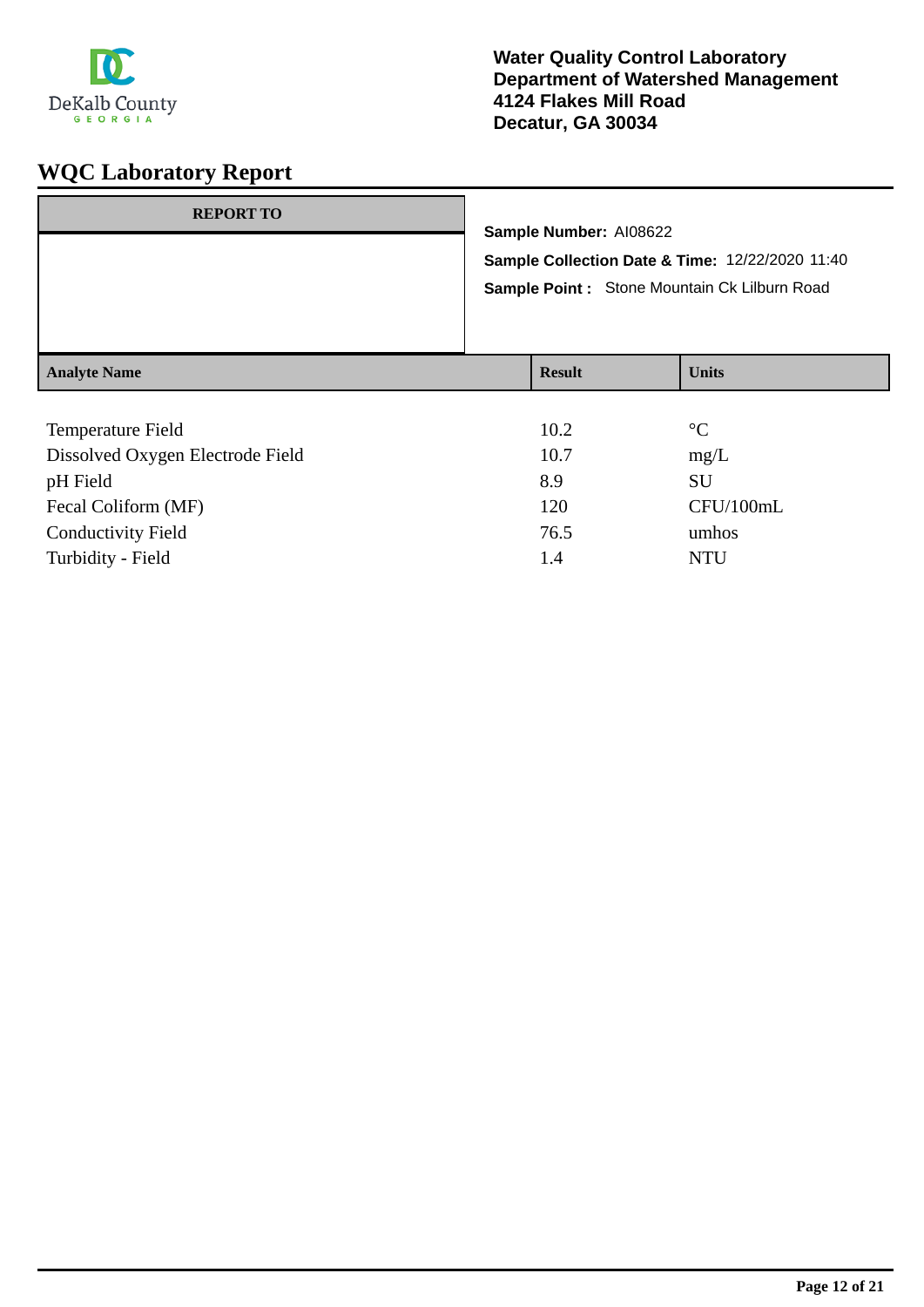

| <b>REPORT TO</b>          | Sample Number: AI08623<br>Sample Collection Date & Time: 12/22/2020 11:15<br>Sample Point: Yellow River Rock Chapel Rd |              |
|---------------------------|------------------------------------------------------------------------------------------------------------------------|--------------|
| <b>Analyte Name</b>       | <b>Result</b>                                                                                                          | <b>Units</b> |
| <b>Conductivity Field</b> | 170.1                                                                                                                  | umhos        |

| CONGRESSION LIGIU                | 1/0.1 | umuvo           |
|----------------------------------|-------|-----------------|
| Turbidity - Field                | 3.8   | <b>NTU</b>      |
| Fecal Coliform (MF)              | 60    | CFU/100mL       |
| Dissolved Oxygen Electrode Field | 10.5  | mg/L            |
| Temperature Field                | 9.9   | $\rm ^{\circ}C$ |
| pH Field                         | 8.5   | SU              |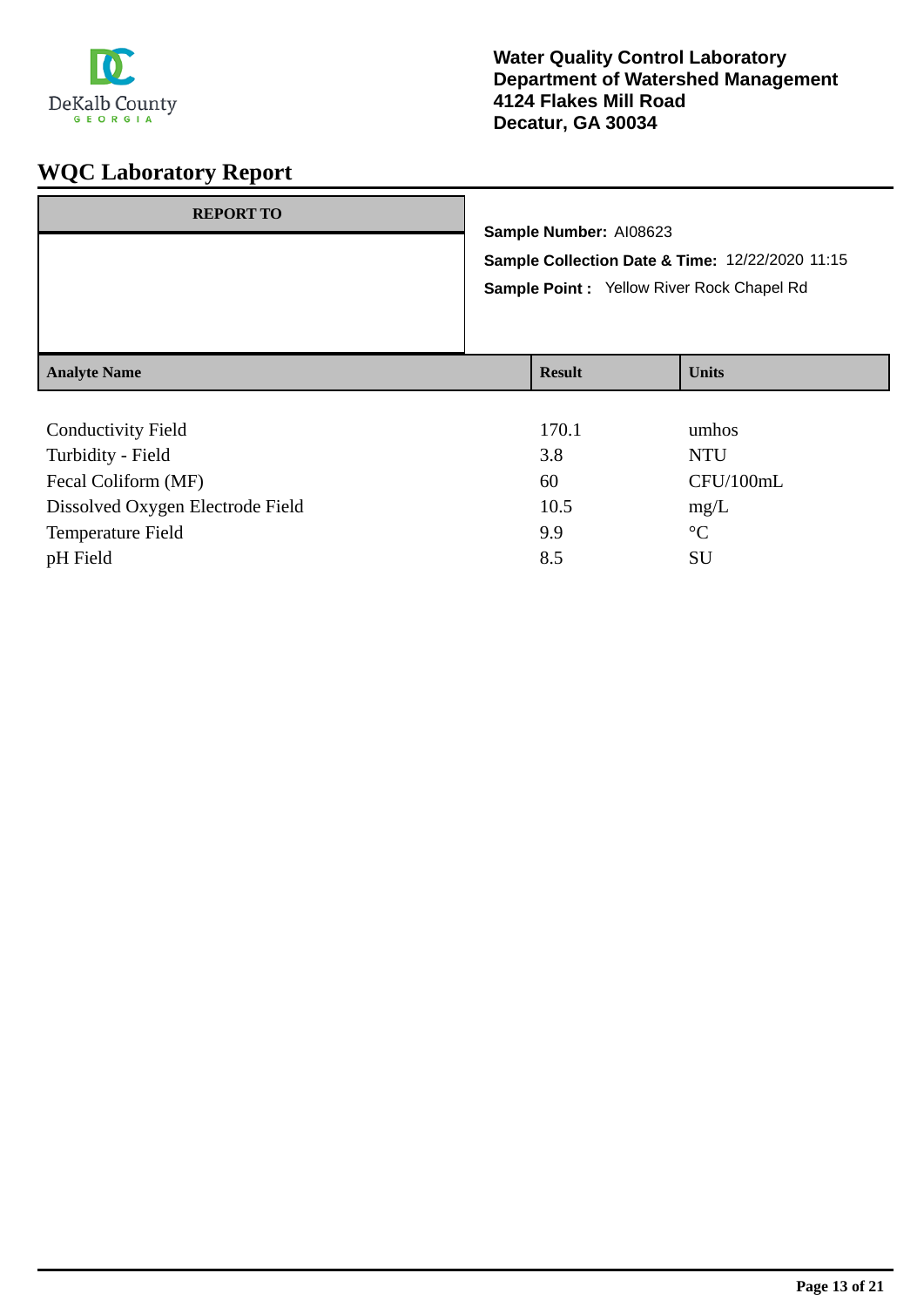

| <b>REPORT TO</b>          |  | Sample Number: AI08624<br>Sample Collection Date & Time: 12/22/2020 10:30<br>Sample Point : Yellow River Pleasant Hill Rd |              |  |
|---------------------------|--|---------------------------------------------------------------------------------------------------------------------------|--------------|--|
|                           |  |                                                                                                                           |              |  |
| <b>Analyte Name</b>       |  | <b>Result</b>                                                                                                             | <b>Units</b> |  |
| <b>Conductivity Field</b> |  | 149.7                                                                                                                     | umhos        |  |

| 9.5  | $\rm ^{\circ}C$ |
|------|-----------------|
| 4.1  | <b>NTU</b>      |
| 80   | CFU/100mL       |
| 7.9  | SU              |
| 10.6 | mg/L            |
|      |                 |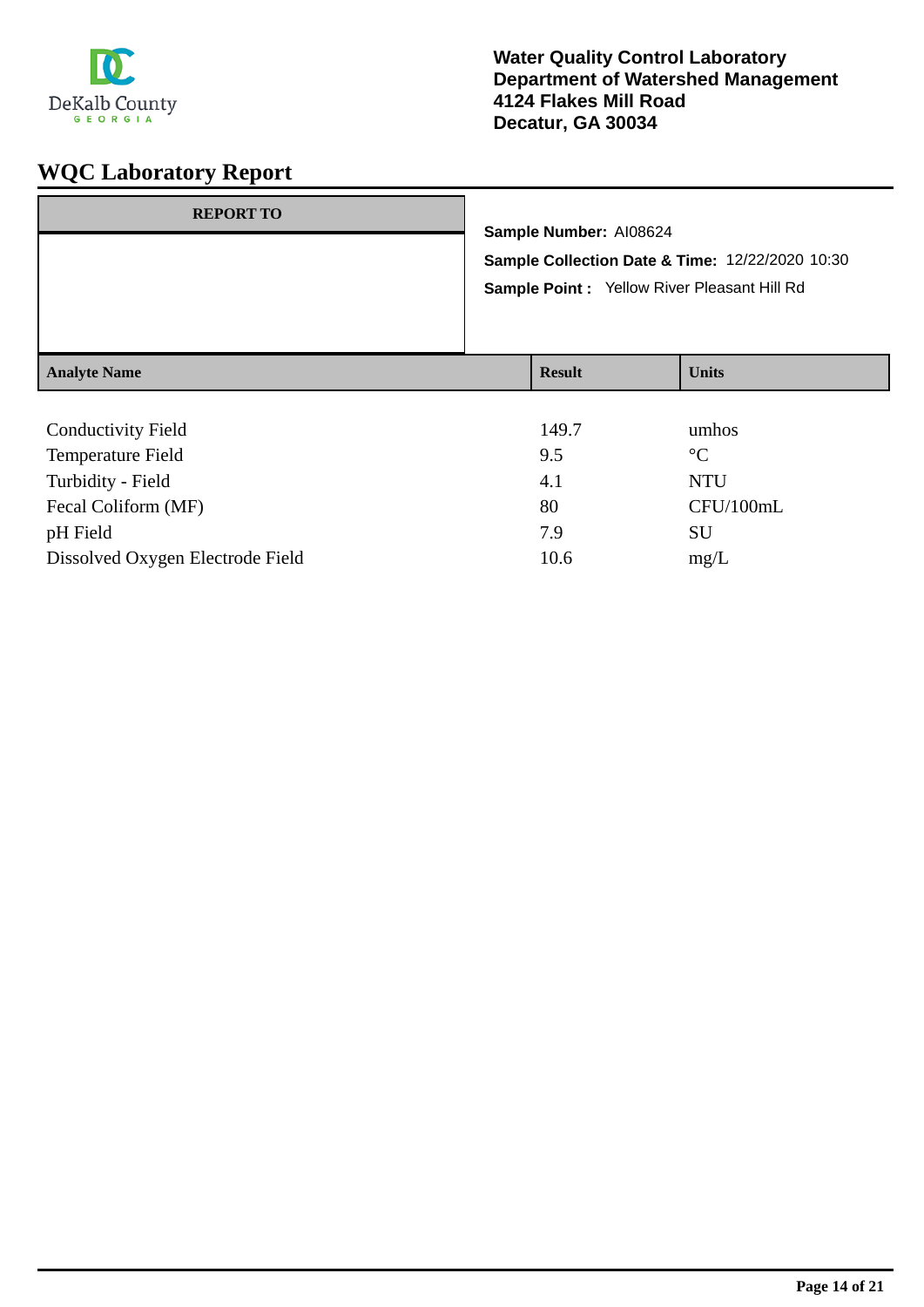

| <b>REPORT TO</b>    | Sample Number: AI08625<br>Sample Collection Date & Time: 12/22/2020 11:50<br>Sample Point : Little Stone Mountain Creek |               |              |
|---------------------|-------------------------------------------------------------------------------------------------------------------------|---------------|--------------|
| <b>Analyte Name</b> |                                                                                                                         | <b>Result</b> | <b>Units</b> |
|                     |                                                                                                                         |               |              |

| Dissolved Oxygen Electrode Field | 9.8  | mg/L            |
|----------------------------------|------|-----------------|
| pH Field                         | 7.9  | <b>SU</b>       |
| Fecal Coliform (MF)              | 160  | CFU/100mL       |
| <b>Conductivity Field</b>        | 82.7 | umhos           |
| Turbidity - Field                | 4.3  | <b>NTU</b>      |
| <b>Temperature Field</b>         | 10.8 | $\rm ^{\circ}C$ |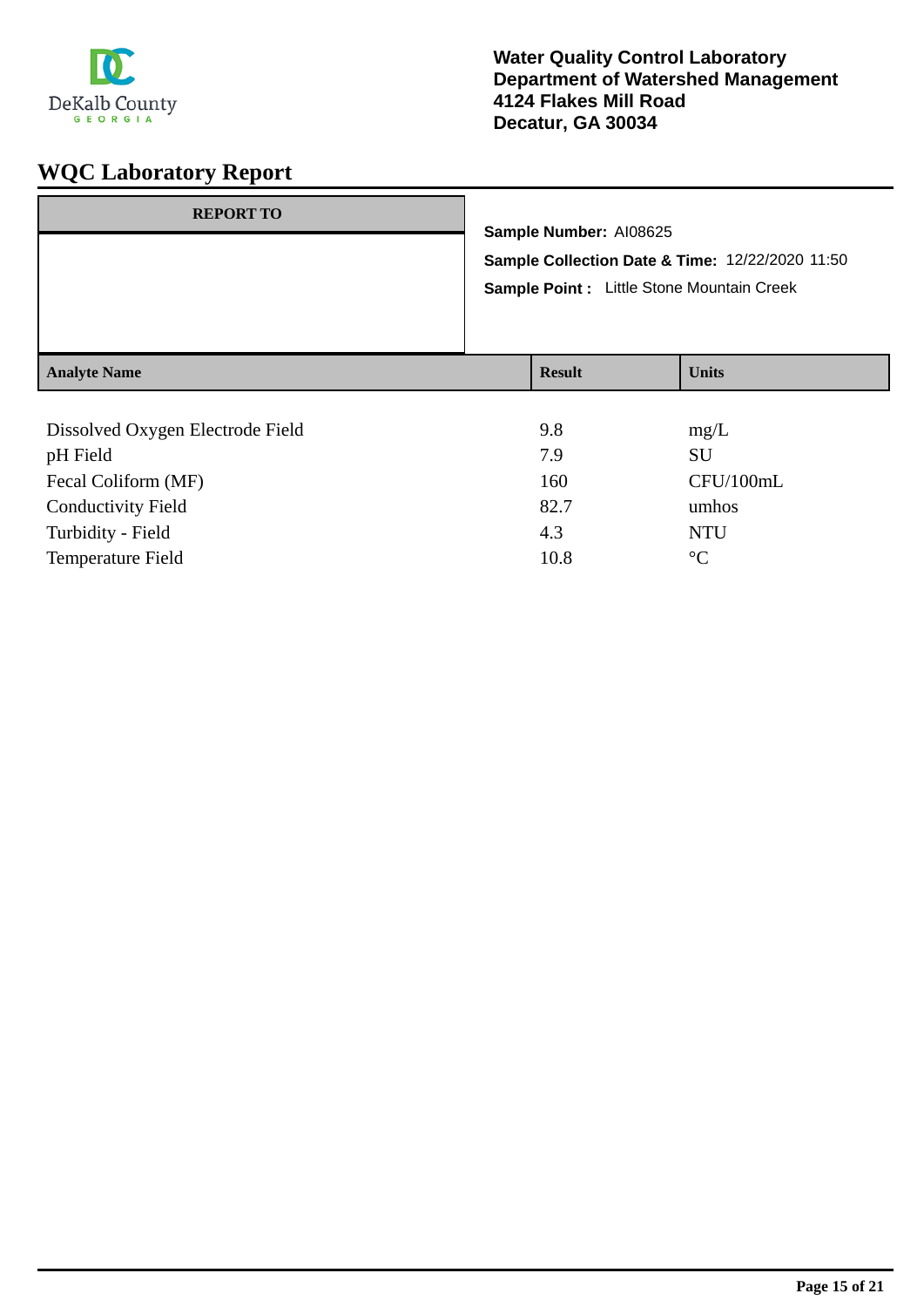

| <b>REPORT TO</b>                 | Sample Number: AI08626<br>Sample Collection Date & Time: 12/22/2020 10:10<br><b>Sample Point:</b> Fecal monitoring site at Bruce St.<br>Lithonia |  |              |
|----------------------------------|--------------------------------------------------------------------------------------------------------------------------------------------------|--|--------------|
| <b>Analyte Name</b>              | <b>Result</b>                                                                                                                                    |  | <b>Units</b> |
|                                  |                                                                                                                                                  |  |              |
| Fecal Coliform (MF)              |                                                                                                                                                  |  |              |
|                                  | 40                                                                                                                                               |  | CFU/100mL    |
| Dissolved Oxygen Electrode Field | 9.5                                                                                                                                              |  | mg/L         |
| pH Field                         | 7.2                                                                                                                                              |  | <b>SU</b>    |

Conductivity Field 129.3 umhos Turbidity - Field 2.5 NTU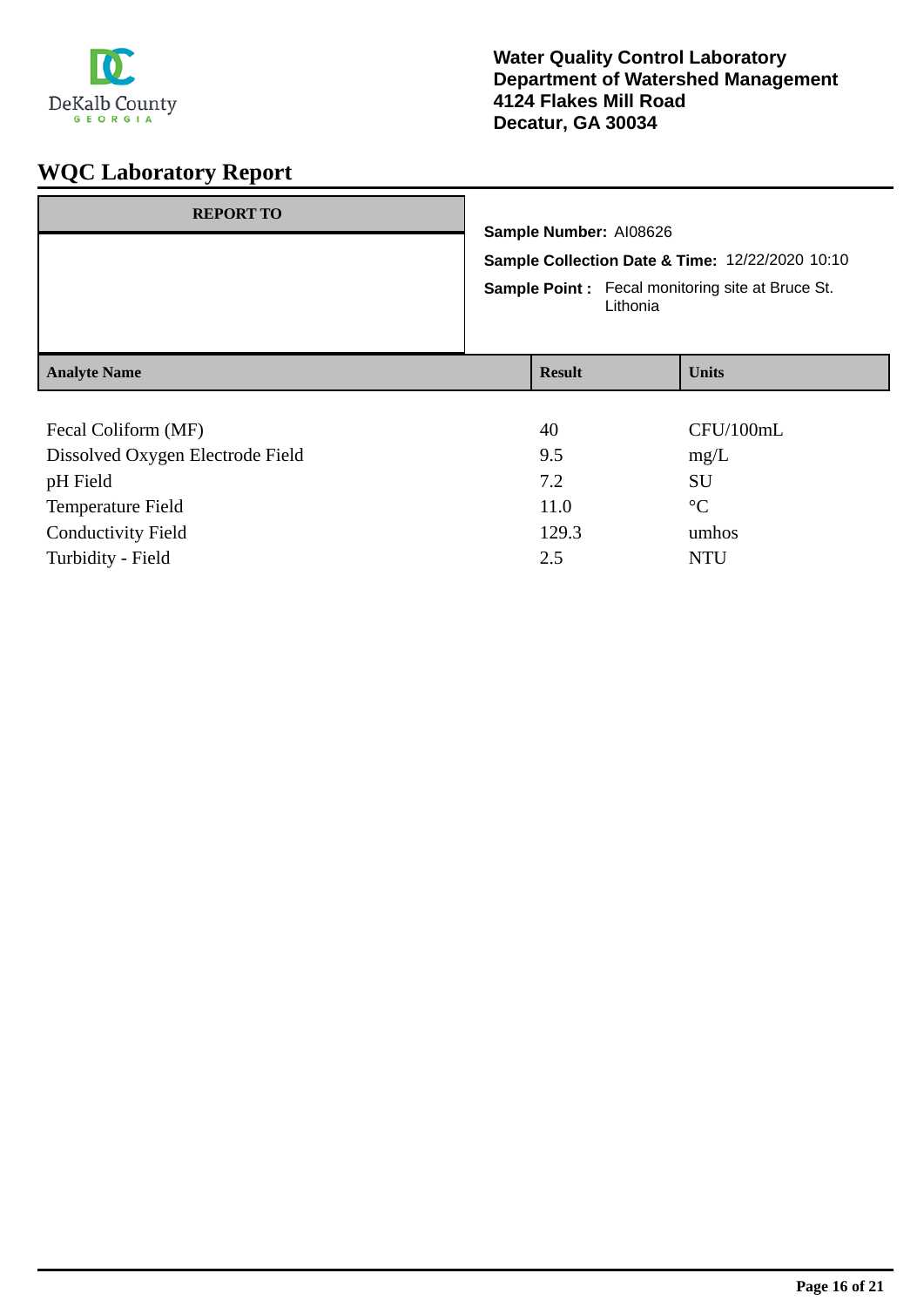

| <b>REPORT TO</b>          | Sample Number: AI08642<br>Sample Collection Date & Time: 12/23/2020 10:40<br>Sample Point: Ball Mill Creek: Dunwoody Club |               |              |
|---------------------------|---------------------------------------------------------------------------------------------------------------------------|---------------|--------------|
| <b>Analyte Name</b>       |                                                                                                                           | <b>Result</b> | <b>Units</b> |
| <b>Conductivity Field</b> |                                                                                                                           | 120           | umhos        |

| Community Liviu                  | ⊥∠∪  | <u>ummos</u> |
|----------------------------------|------|--------------|
| Turbidity - Field                | 3.6  | NTU          |
| Fecal Coliform (MF)              | 110  | CFU/100mL    |
| pH Field                         | 7.4  | SU           |
| Dissolved Oxygen Electrode Field | 10.4 | mg/L         |
| Temperature Field                | 8.0  | $^{\circ}C$  |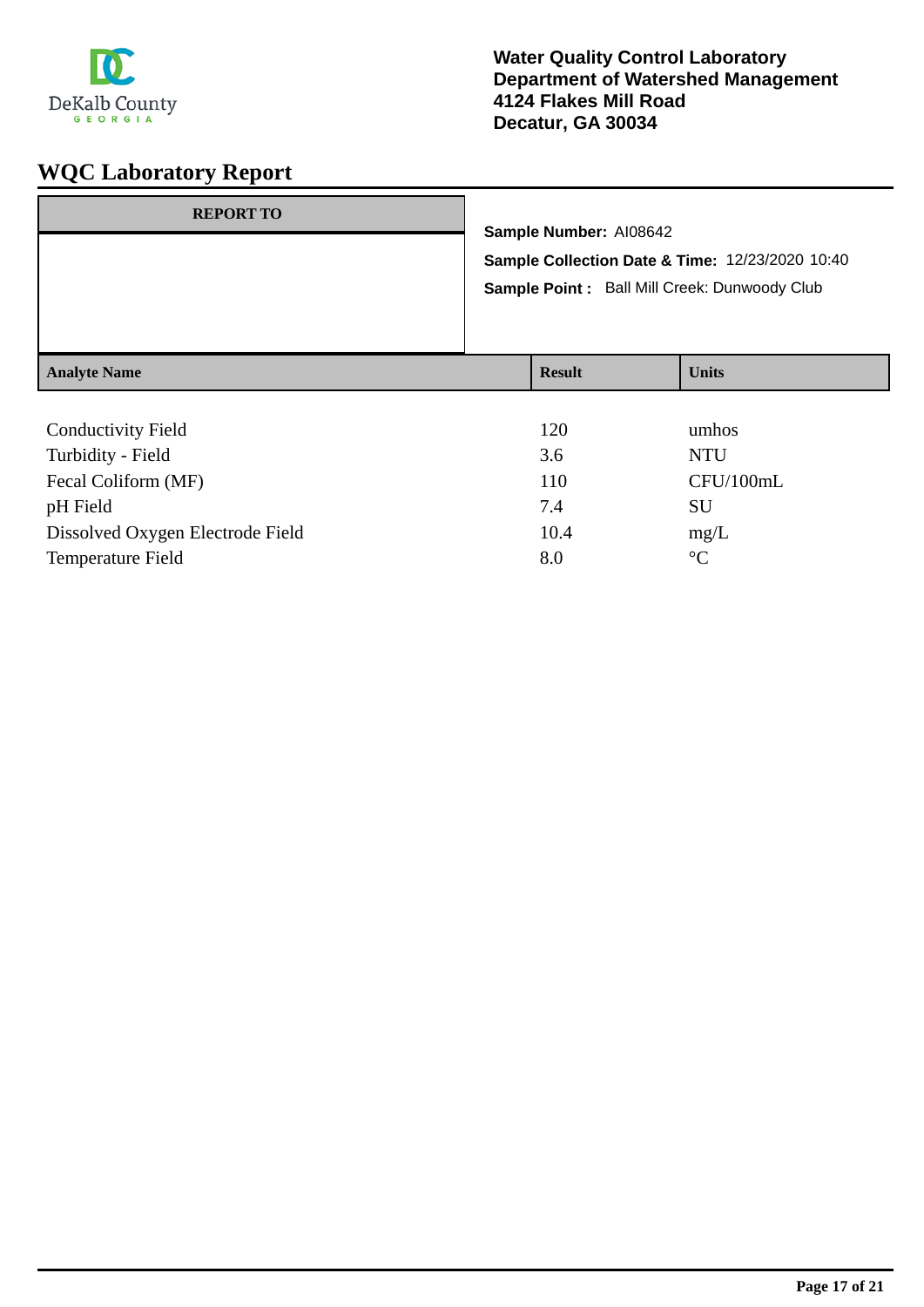

| <b>REPORT TO</b>    | Sample Number: AI08643<br>Sample Collection Date & Time: 12/23/2020 10:00<br>Sample Point: Bubbling Creek: Harts Mill Rd |               |              |
|---------------------|--------------------------------------------------------------------------------------------------------------------------|---------------|--------------|
| <b>Analyte Name</b> |                                                                                                                          | <b>Result</b> | <b>Units</b> |
|                     |                                                                                                                          |               |              |

| 11.5 | mg/L            |
|------|-----------------|
| 7.1  | SU              |
| 170  | CFU/100mL       |
| 148  | umhos           |
| 2.7  | <b>NTU</b>      |
| 7.6  | $\rm ^{\circ}C$ |
|      |                 |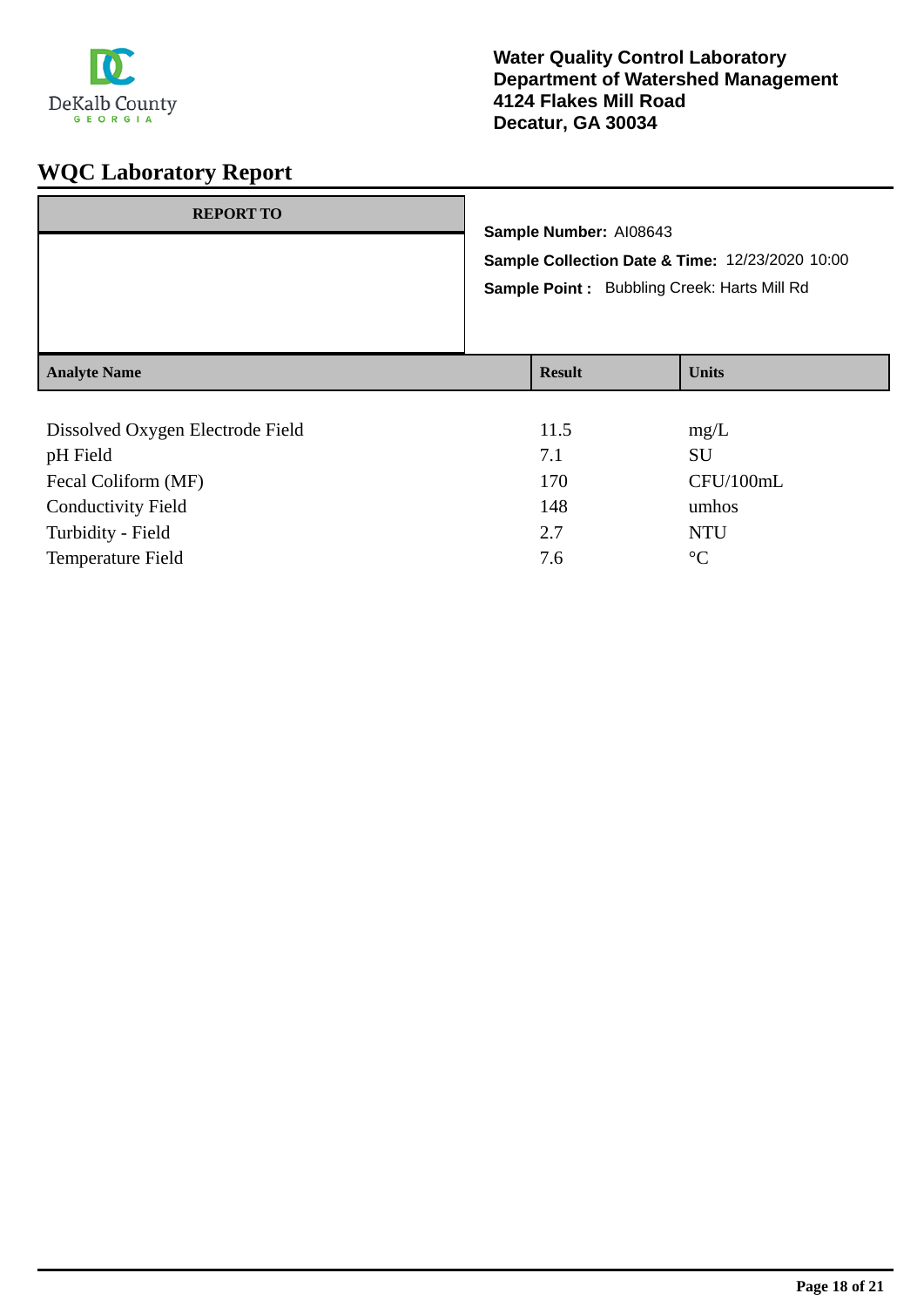

| <b>REPORT TO</b>    | Sample Number: AI08644<br>Sample Collection Date & Time: 12/23/2020 09:30<br>Sample Point: Burnt Fork Creek: N D Hill Rd. |               |              |
|---------------------|---------------------------------------------------------------------------------------------------------------------------|---------------|--------------|
| <b>Analyte Name</b> |                                                                                                                           | <b>Result</b> | <b>Units</b> |
| Temperature Field   |                                                                                                                           |               | $\circ$      |

| <b>Temperature Field</b>         | 7.7  | $\rm ^{\circ}C$ |
|----------------------------------|------|-----------------|
| Turbidity - Field                | 7.8  | <b>NTU</b>      |
| <b>Conductivity Field</b>        | 117  | umhos           |
| Fecal Coliform (MF)              | 1500 | CFU/100mL       |
| Dissolved Oxygen Electrode Field | 10.2 | mg/L            |
| pH Field                         | 7.0  | SU              |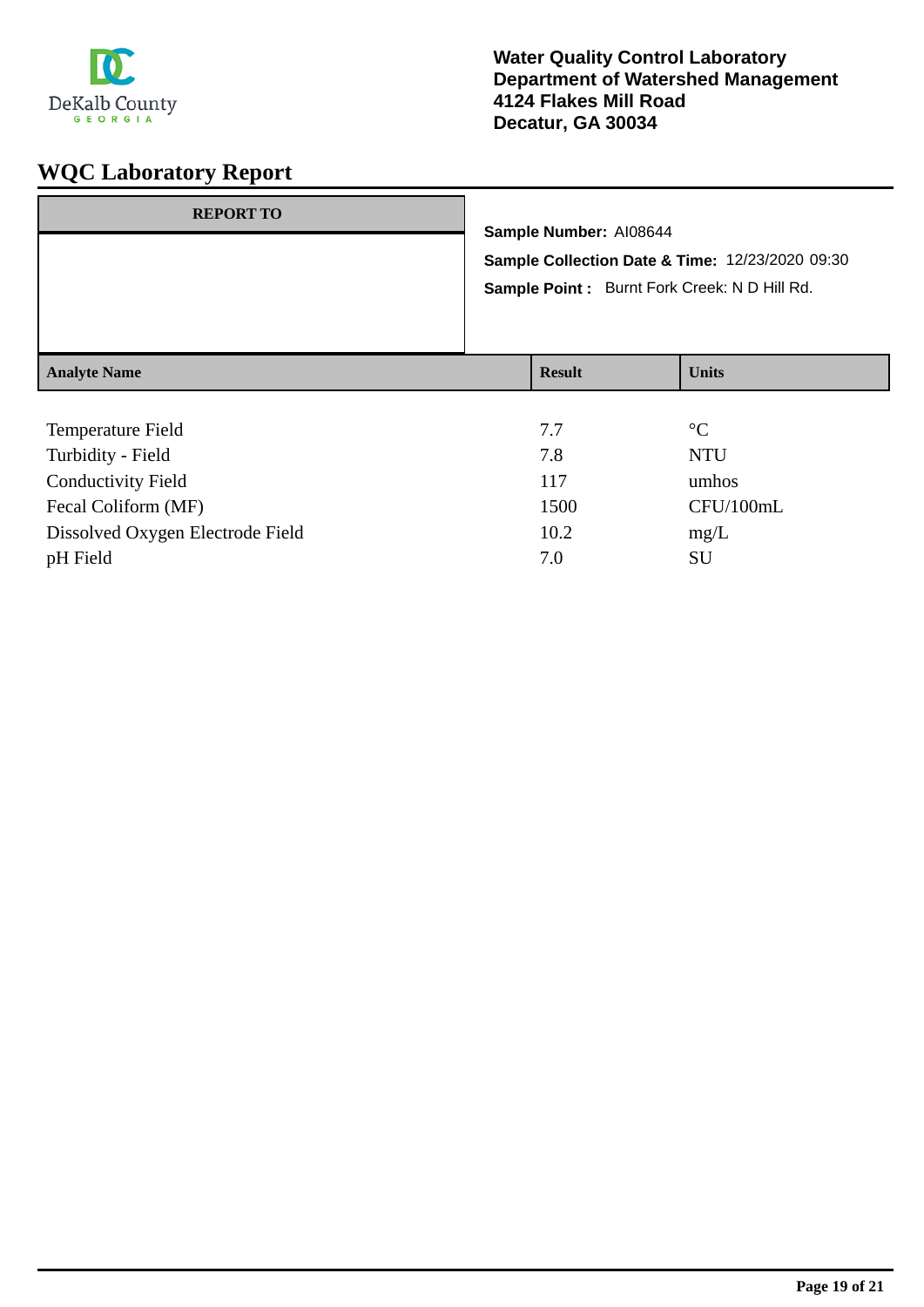

| <b>REPORT TO</b>          |                                                                           |  |                                                                                      |  |
|---------------------------|---------------------------------------------------------------------------|--|--------------------------------------------------------------------------------------|--|
|                           | Sample Number: AI08645<br>Sample Collection Date & Time: 12/23/2020 10:00 |  |                                                                                      |  |
|                           |                                                                           |  |                                                                                      |  |
|                           |                                                                           |  | <b>Sample Point:</b> Fecal monitoring site at Dekalb<br>Memorial Park (Wilkinson Dr) |  |
| <b>Analyte Name</b>       | <b>Result</b>                                                             |  | <b>Units</b>                                                                         |  |
|                           |                                                                           |  |                                                                                      |  |
| Temperature Field         | 9.5                                                                       |  | $\rm ^{\circ}C$                                                                      |  |
| pH Field                  | 6.1                                                                       |  | <b>SU</b>                                                                            |  |
| <b>Conductivity Field</b> | 227                                                                       |  | umhos                                                                                |  |
|                           | $\sim$ $\sim$ $\sim$                                                      |  | $\sim$ $\sim$ $\sim$ $\sim$ $\sim$ $\sim$                                            |  |

| <b>Conductivity Field</b>        | 227  | umhos     |
|----------------------------------|------|-----------|
| Fecal Coliform (MF)              | 2000 | CFU/100mL |
| Dissolved Oxygen Electrode Field | 10.1 | mg/L      |
| Turbidity - Field                | 1.5  | NTH       |